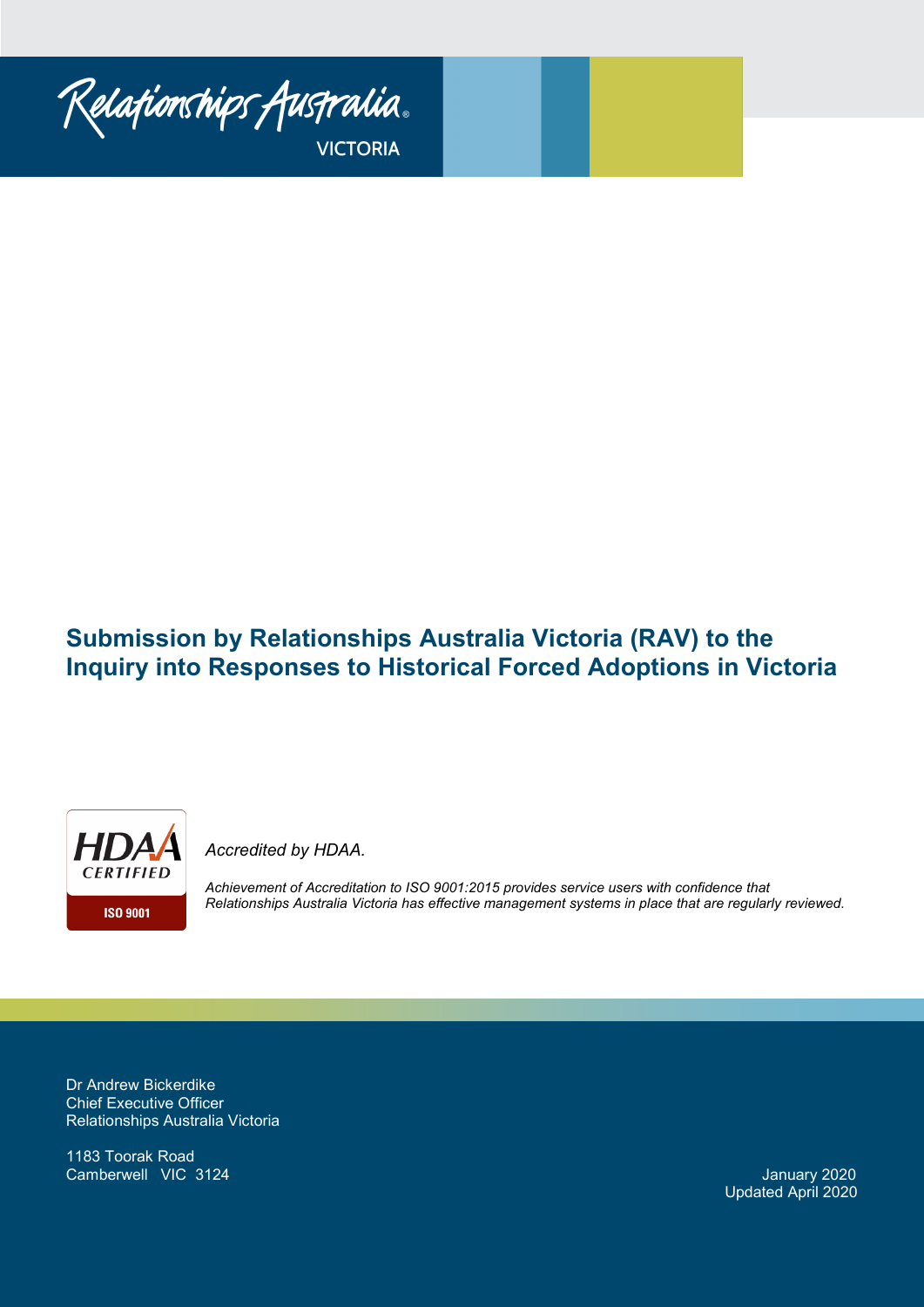

# **Contents**

| THE EXPERIENCES AND VIEWS OF OUR FORCED ADOPTION SUPPORT SERVICE                            |  |
|---------------------------------------------------------------------------------------------|--|
| 1. Key Themes Regarding the Impact of Historic Practices of Forced Adoption4                |  |
|                                                                                             |  |
|                                                                                             |  |
|                                                                                             |  |
|                                                                                             |  |
|                                                                                             |  |
|                                                                                             |  |
| 3. Key Themes of Feedback Expressed to Us by Our Clients Regarding Support Services and     |  |
|                                                                                             |  |
|                                                                                             |  |
|                                                                                             |  |
| 4. Summarised Recommendations That May Respond to Systemic Problems and Failures  8         |  |
|                                                                                             |  |
| The Forced Adoption Support Service, and Other Forced Adoption Specific Services Receive    |  |
| Continuing Education on Forced Adoption for Health, Social and Community Service Sector     |  |
| Increased Forced Adoption Related Records Access and Lifting of the Statute of Limitations9 |  |
|                                                                                             |  |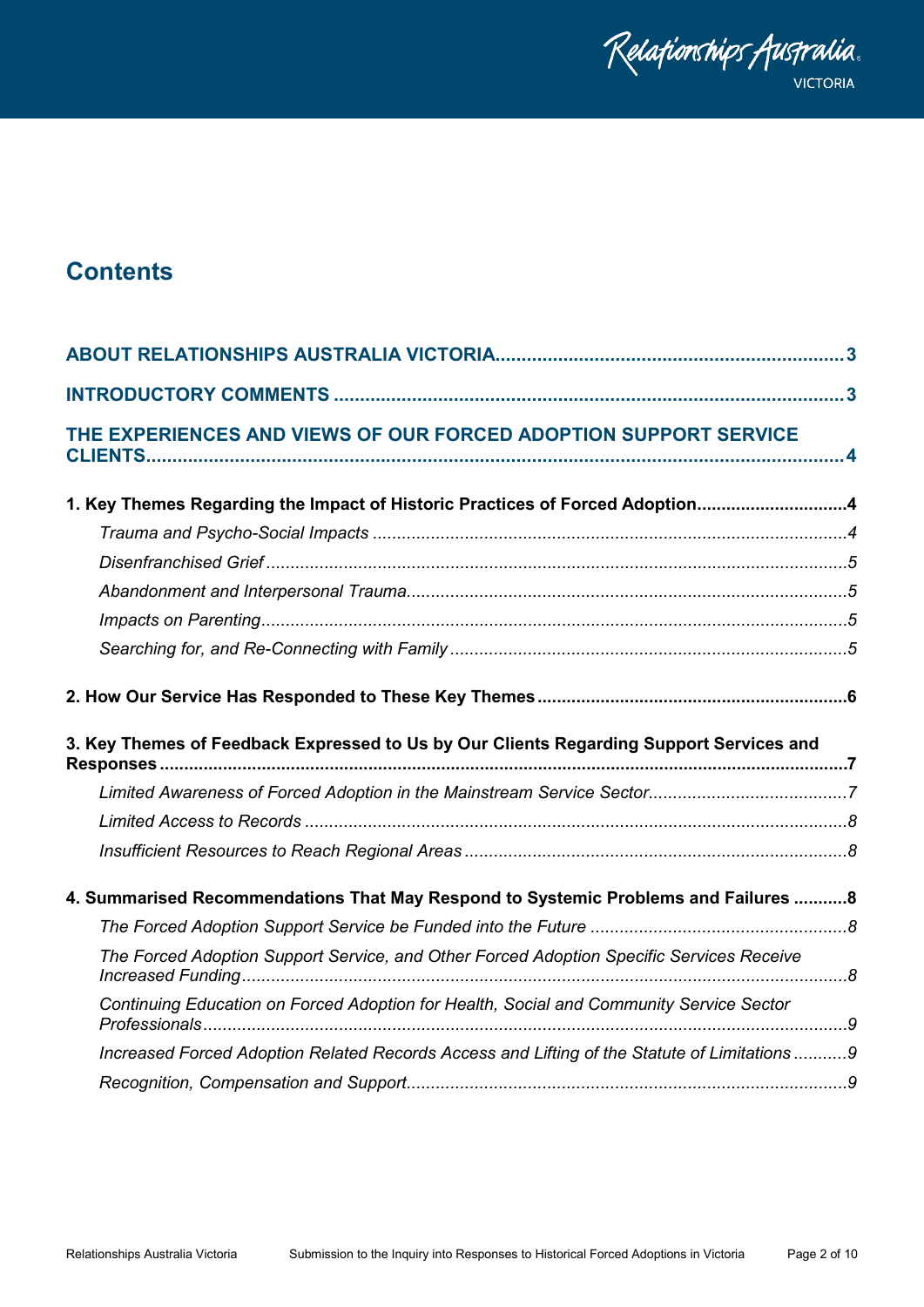

# <span id="page-2-0"></span>**About Relationships Australia Victoria**

Relationships Australia Victoria (RAV) is a community-based, not-for-profit, secular organisation that has been supporting Victorians since 1948. Our vision is for positive, respectful, safe and fulfilling relationships for all Australians.

RAV offers a diverse range of clinical services including counselling, therapeutic case management, family violence prevention, support and recovery services for men, women and children, including men's behaviour change programs, parenting programs, group programs and family dispute resolution (mediation). RAV is a Registered Training Organisation and delivers accredited training courses and professional development workshops.

Services are delivered through 15 principal centres, a Central Office and several additional outreach sites across metropolitan Melbourne and regional Victoria. RAV has over 70 years' practice expertise in delivering services and programs for individuals, families and communities affected by family violence, child protection issues, high conflict family law disputes, mental health difficulties and extreme climatic disasters including droughts, floods and bushfires.

RAV provides a range of services that are funded by the Australian Government Department of Social Services (DSS) to support people who have complex needs, including due to trauma. Our specialised trauma and family mental health services include our:

- Forced Adoption Support Service, which offers counselling, information and referral to those affected by past forced adoption practices;
- Redress Support Services for survivors of institutional child sexual abuse;
- i-Connect Family Mental Health Support Services (Bairnsdale), which delivers early intervention services to and supports children and young people aged under 18, who are at risk of, or affected by, mental illness, to stay connected and engaged in education and social activities.

# <span id="page-2-1"></span>**Introductory Comments**

Since 2015, through our Forced Adoption Support Services (FASS), we have supported mothers, adoptees, fathers, siblings, other relations of adoptees and relations of mothers. Applying a personcentred approach, we have worked with each individual client to tailor our service to meet their unique needs. Across our service delivery, some key themes in our service provision have become evident.

This paper responds to the Terms of Reference for the 'inquiry into support services and responses to the issue of historical forced adoptions in Victoria', by conveying the experiences and views of the clients we have supported within our Forced Adoption Support Service by outlining:

- Key themes regarding the impact of historic practices of forced adoption;
- How our service has responded to these key themes;
- Key themes of feedback expressed to us by our clients regarding support services;
- A summary of recommendations in response to systemic problems and failures.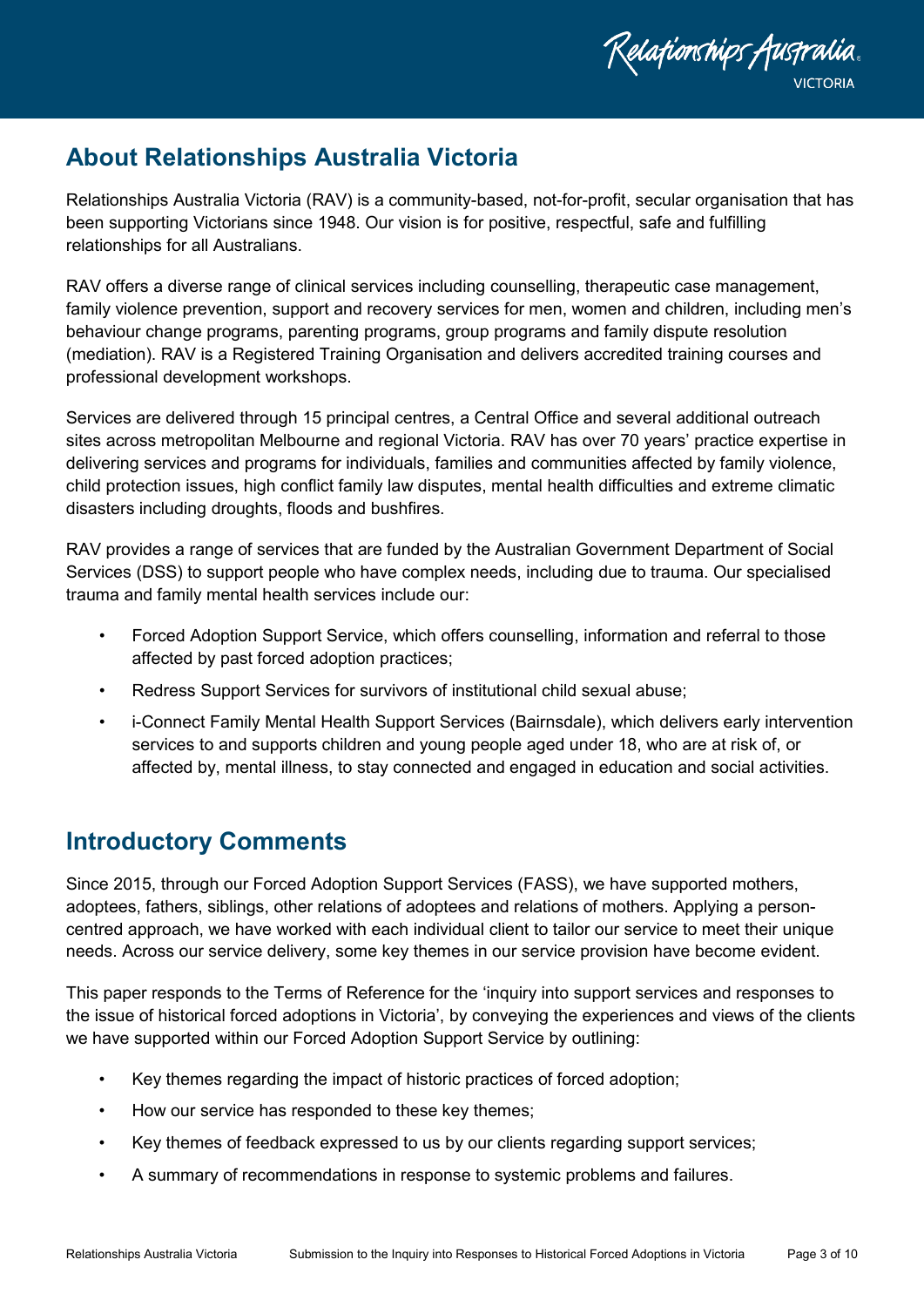

# <span id="page-3-0"></span>**The Experiences and Views of Our Forced Adoption Support Service Clients**

# <span id="page-3-1"></span>**1. Key Themes Regarding the Impact of Historic Practices of Forced Adoption**

# <span id="page-3-2"></span>*Trauma and Psycho-Social Impacts*

Many of our clients have experienced trauma and enduring psychological harm as a result of forced adoption due to government policies at the time of their birth, and understandably, they have expressed frustration about the limited opportunities for their experiences to be heard and understood within the broader community. These reactions are common responses to complex trauma, and the misinformed government and agency historical practices of forced adoption that took away mothers' rights to make their own choices, and treated them inhumanely. Such experiences have lifelong impacts and irrevocably change the course of a person's life and development. Some of the traumatic symptoms that our clients have told us that they have experienced and/or continue to experience fit the diagnosis of chronic and complex Post-Traumatic Stress Disorder and include depression, anxiety, suicidal ideation, triggers, flashbacks, social anxiety, dissociation, sleeping disorders and hyper-arousal. We understand that these symptoms are indicators of having survived traumatic experiences, and are normal reactions to abnormal events. A cohort of our clients have endured multiple traumas, and themes of intersecting experiences of trauma, such as childhood sexual abuse and institutionalisation, have also emerged. It is not uncommon for RAV to be supporting clients through not only our FASS, but also concurrently through our Redress Support Service, which supports people affected by institutional child sexual abuse to apply for the National Redress Scheme.

Long-term mental and physical health impacts also emanate from trauma. For many clients, social isolation and relationship difficulties emerge, often stemming from a history of disrupted attachment and interpersonal trauma that is related to forced adoption. It is an all too common story that our clients spend their days in isolation, struggling with a myriad of complex physical and mental health issues. These ongoing impacts of trauma, as a result of forced adoption can also lead to financial difficulty or issues with the use of drugs and alcohol, most-frequently as a way of self-medicating the at-times, unbearable traumatic symptoms. Consequently, these financial and physical health impacts may decrease people's capacity to earn and sustain an income, leading to long-term financial difficulties.

Our approach to supporting clients in our FASS is to avoid pathologising and to instead move toward offering education about the impacts of trauma on the body, nervous system and brain, and to recognise, with compassion, how this in turn affects how they relate to and engage with the world and others in their daily lives.

We acknowledge the remarkable courage of our clients in speaking out about their experiences of forced adoption, in seeking support, and in surviving the inhumane government policies and practices of the time. The pain endured by our clients is severe, but their courage, inner strength and resilience in the face of the challenges is inspiring.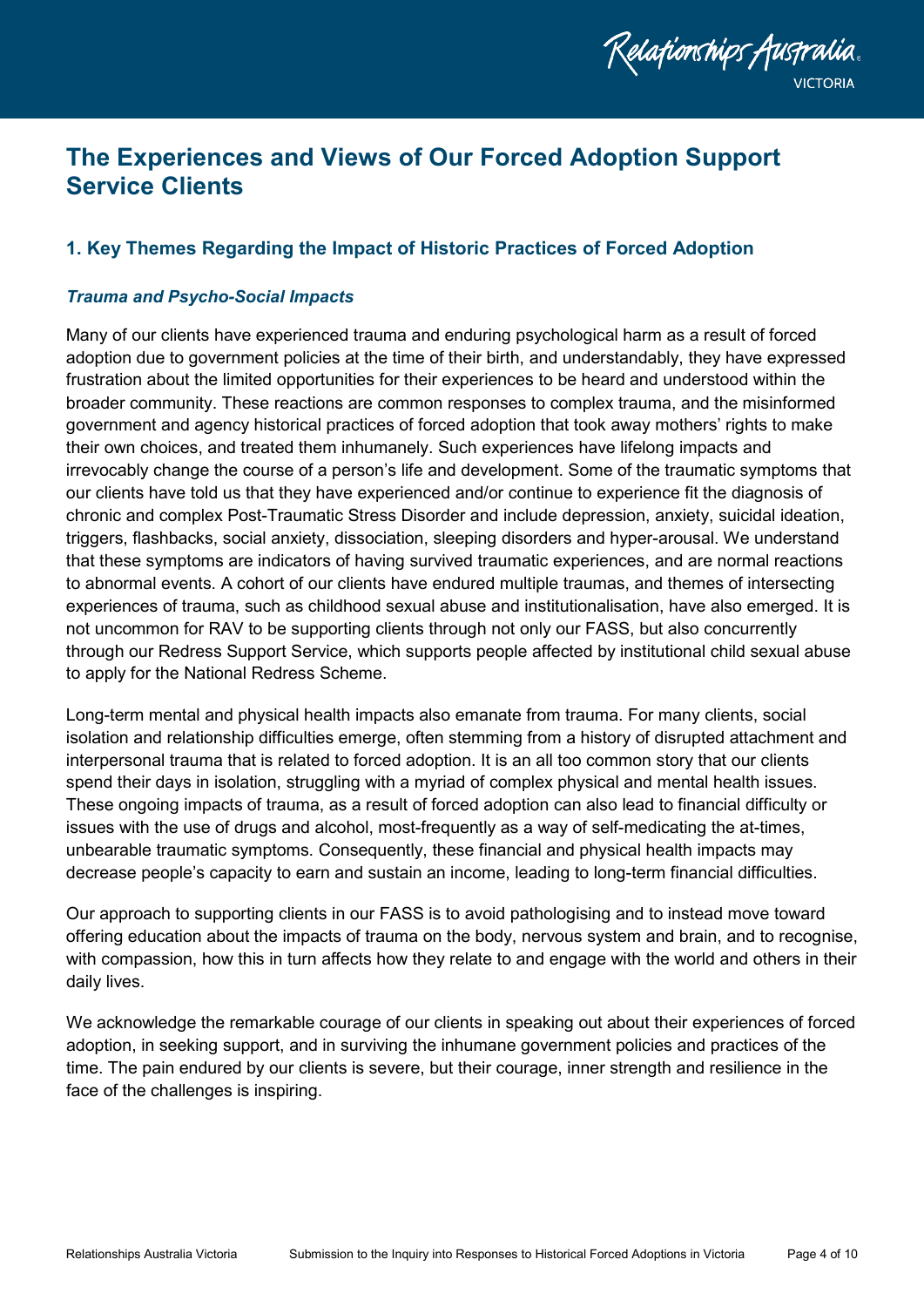

# <span id="page-4-0"></span>*Disenfranchised Grief*

We have observed disenfranchised grief as a shared theme among our clients affected by forced adoption. The grief of this group of clients is disenfranchised as it is not acknowledged by society and there is also no ritual to mark their loss. A large number of our clients have expressed that milestones, such as birthdays, festive seasons or life events, are triggering for them as their awareness of what they have lost through forced adoption is heightened. This can include the loss of a child, a parent, a sense of belonging and shared history, and a sense of knowing who they are, among other losses.

With grief and loss not being acknowledged by society in general, there is often a sense of secrecy and shame around the issue of forced adoption. When clients come to our service, they sometimes tell us this is the first time they have disclosed anything about their forced adoption to anyone, due to the secrecy surrounding the forced adoption situation in their families and communities.

## <span id="page-4-1"></span>*Abandonment and Interpersonal Trauma*

Experiences and continual fears of abandonment, and severe and long-lasting interpersonal trauma is often an intergenerational phenomenon for our clients. Our clients have shared with us how the impacts of forced adoption have led to relationship issues including relationship breakdown in their lives. Our clients are impacted by immense grief and loss, relating to both what they have lost in the past, and how this affects their present and future. The grief impacts on relationships as loss is a continual process representing cumulative trauma - rather than a single-incident, traumatic event.

## <span id="page-4-2"></span>*Impacts on Parenting*

A history of forced adoption impacts people's experience of parenting, whether it be on a mother who has had more children, on a child/adult being parented by a mother affected by forced adoption, or on an adopted person's relationship with their own children. Mothers have expressed to us they were fearful of having children or of these children being taken away, as well as struggling to bond with their new child. Adoptees have reported that having a child of their own brought up their trauma of being forcibly adopted and this leading to anxiety about how to parent their child amid these trauma triggers. Importantly, we highlight that we are relaying experiences of many of our clients here, and are not in any way suggesting these challenges are the case for all parents and children with an experience of forced adoption.

## <span id="page-4-3"></span>*Searching for, and Re-Connecting with Family*

We provide our clients with assistance and support to access records, search for family and understand what the content of records may mean for them. We support our clients in the process of considering contact and actually contacting family members, and with the complexities, differing expectations and challenges that come with this journey. For many clients, searching and being re-connected with family is not possible because records are not available, or their biological family is not able or willing to reconnect.

Our clients have shared their experiences of the impact of forced adoption on their identity and sense of self. Many feel that their identity was taken away and they are missing key experiences and understandings, such as genetic mirroring and knowing or having a family history, and they experience triggers such as when they are continually asked if they are Aboriginal or Torres Strait Islander and they are not able to answer as they don't know.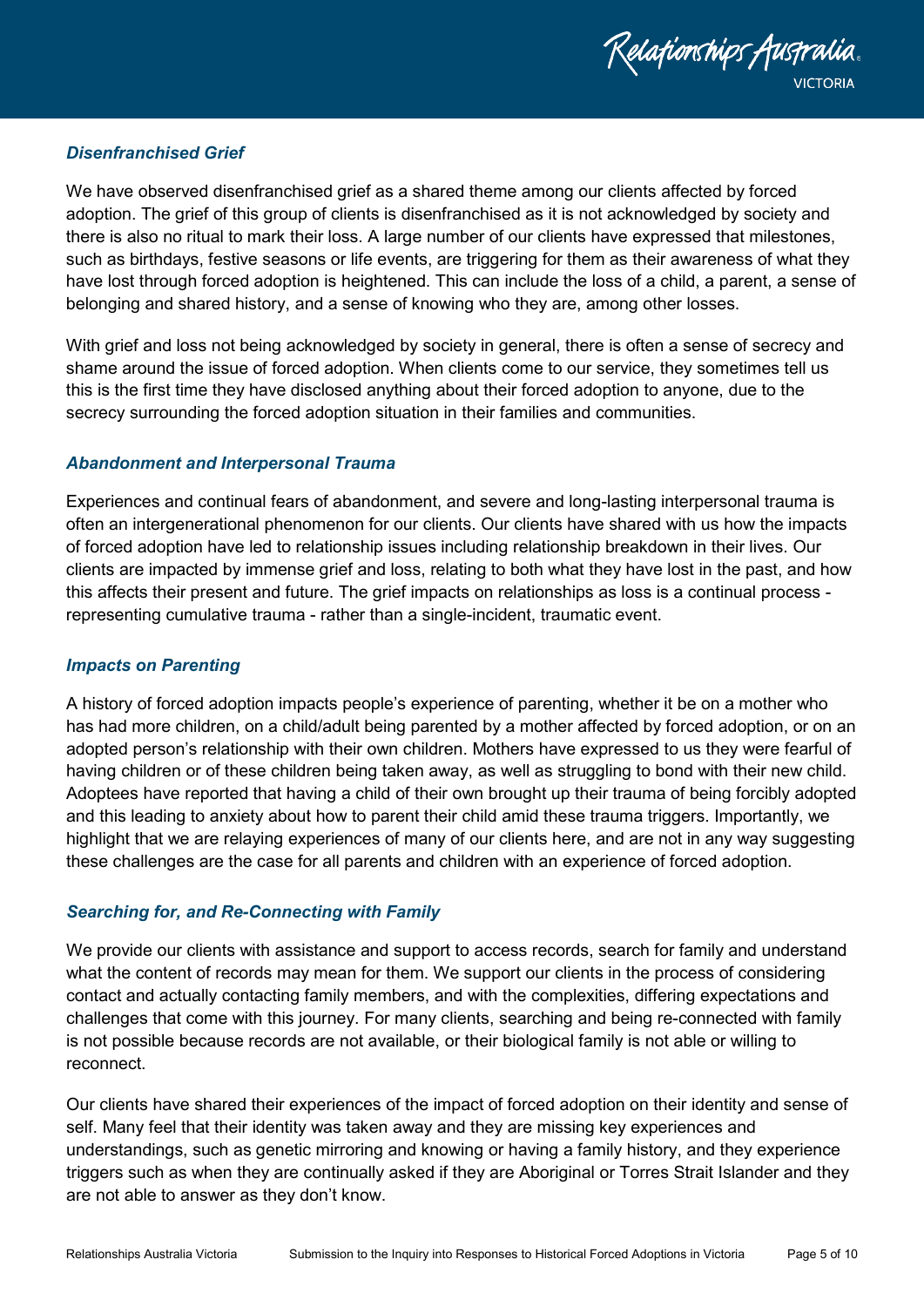

# <span id="page-5-0"></span>**2. How Our Service Has Responded to These Key Themes**

In response to the key themes identified, we offer our clients a service that meets them at the stage they are at in their journey of comprehending both their experiences of forced adoption and the impacts of forced adoption. We are aware of the complexity and diversity of our clients' lived experiences of forced adoption, and we therefore prioritise listening to our clients when they contact our service to firstly understand what it is they need. Once a clear understanding of their service needs is reached, we may offer our clients several different supports, as outlined below.

Currently, our service has a strong focus on counselling, however this was not always the case, as prior to November 2018 we were not funded to provide counselling. Frequent feedback from our clients, however, indicated that the service they most needed was counselling, and following a recent change to the funding guidelines, we redirected the focus of our FASS to counselling in 2019. We are grateful to our clients for informing us of their most significant service needs and for guiding us as during this transition. We have changed our service to respond to our clients' needs, and to provide support that is relevant and most beneficial to people in our community affected by forced adoption. As a result of this change, we have dedicated resources to ensure that our service delivery team are skilled and trained in contemporary, best-practice trauma-counselling, which enables us to provide a safe, supportive and effective counselling service.

Since this recent shift in focus to counselling, many clients have provided positive feedback about the change and how it has greatly improved our service and increased our ability to meet their needs. The introduction of a counselling service has helped our clients as counselling can assist in addressing the emotional, psychological and interpersonal impacts of forced adoption for which clients are often most needing support.

Our service delivery team have been trained in the history of forced adoption and related issues, and the impacts on the lives of people affected, and have now developed some expertise in this specialised field. Our clients have indicated that, prior coming to our service, they had sought support from numerous mainstream professionals whom they found to be unaware of, or uninformed about forced adoption and its impacts. The clients were relieved to find a specialised FASS that was specific to their needs. Acknowledging the other forced adoption services in Victoria, RAV has always taken the opportunity to inform our clients of other forced adoption and adoption-specific services in their community, of which they were not aware.

The FASS at RAV provides counselling through emotional support and psycho-education, and by supporting trauma recovery by firstly reframing forced adoption as a traumatic experience and consequently validating the symptoms of trauma that our clients have often been enduring for decades. All too often, our clients had not understood their symptoms of trauma, as their experience of forced adoption had not been understood as a trauma.

The FASS counselling program has a focus on supporting our clients to make complex decisions about how they would like to respond to their forced adoption-related circumstances, and to navigate the system. Specifically, this can involve deciding if they want to search for biological family members and pursue being reunited with a forcibly adopted child and/or their biological mother from whom they were forcibly removed.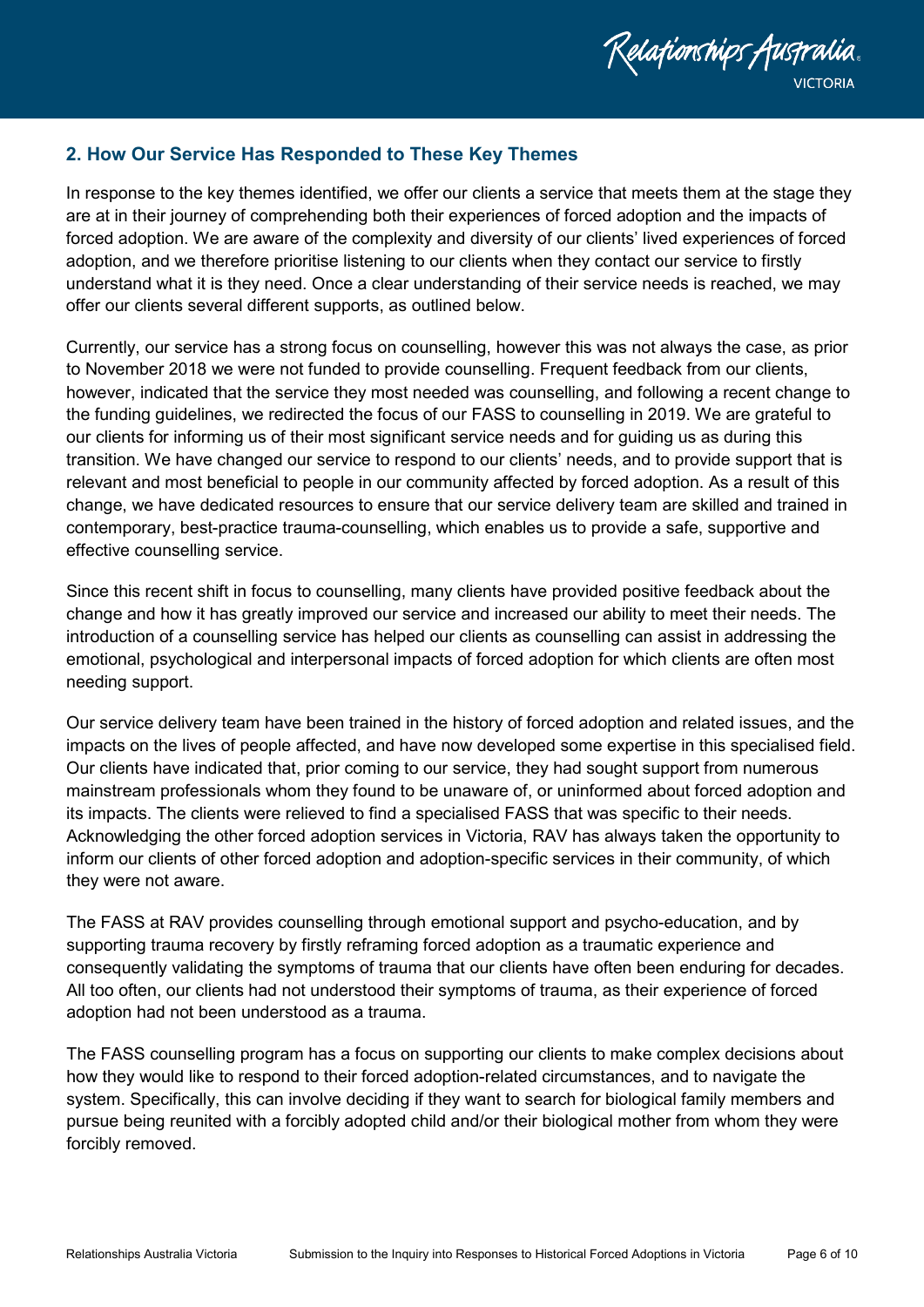

There is often a very understandable sense of injustice at what happened to our clients as a result of forced adoption practices imposed by past governments and policies, and coming to terms with this injustice is a long and painful process. Despite many groups and individuals, numbering thousands, who are irrevocably impacted by forced adoption policies and practices for the rest of their lives, other than the government apologies at federal and state levels, there has been no official recognition and acknowledgement of what was done to those affected, nor have formal apologies been made by the agencies, hospitals, and institutions involved in the past practices of forced adoption.

We offer emotional and counselling support to assist our clients through decision making processes about their lives, which are related to forced adoption. There is significant uncertainty for someone pursuing reunification, and unforeseen events can unfold. The journey can involve disappointment and distress, but can also be rewarding and fulfilling. The outcome of searching, re-connecting or reunification cannot be predicted, and we help our clients to cope with this uncertainty and to manage the consequences.

Additionally, we assist clients to search for adoption-related records, and we inform them of their options and rights through the provision of up-to-date information regarding search avenues and services. While this is not a core focus of our service, due to other searching-specific agencies that exist and are funded by DSS, we find our service is effective in providing our clients with information about these services, referring them, and supporting them to access and engage with such searching agencies.

RAV's FASS also provides regular Small Grants Funding to eligible groups and organisations, to build capacity and enhance support for people affected by past forced adoption policies and practices. Funding has a diverse range of supported projects and activities, including the examples of art therapy workshops, creative writing, the digitalisation of photographs of babies, children and children's homes to protect and increase access to archival materials, professional development for support group facilitators, events, the publication of forced adoption community awareness-raising materials and the establishment of a memorial statue in Sale, Gippsland.

# <span id="page-6-0"></span>**3. Key Themes of Feedback Expressed to Us by Our Clients Regarding Support Services and Responses**

We have learned a great deal from our clients about what is still needed and what could be improved in terms of responses to historic forced adoption practices.

## <span id="page-6-1"></span>*Limited Awareness of Forced Adoption in the Mainstream Service Sector*

Our clients share common experiences of receiving services from numerous professionals who are unaware of, or uninformed about, the issue of forced adoption or its impacts, resulting in clients finding themselves in the position of educators. Our clients have reported that, prior to the recent National Apology for Forced Adoptions, by the then Prime Minister Julia Gillard, on 21 March 2013, it was not common knowledge that forced adoptions occurred in Australia. This highlights the importance of, and need for, extensive, ongoing education. The Australian Psychological Society was previously funded to deliver such educational training, and further funding and promotion of such training would be one avenue to educate services, agencies and professionals, through a diverse range of accredited training bodies.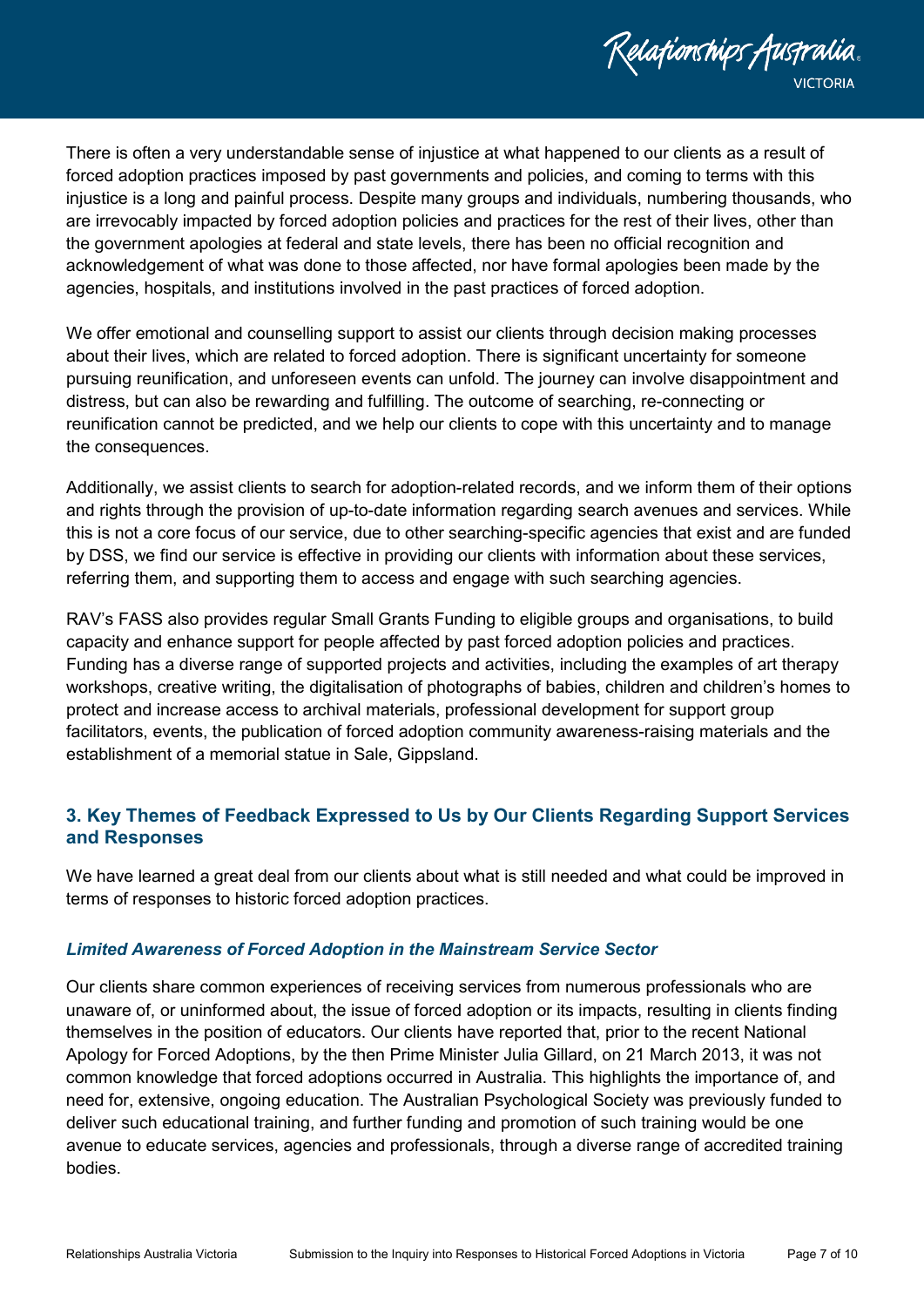

### <span id="page-7-0"></span>*Limited Access to Records*

Our clients express frustration and, at times, despair, at not being able to find information and answers to questions about their forced adoption history, as numerous agencies do not have a legal mandate to release records, or comply with record searching.

### <span id="page-7-1"></span>*Insufficient Resources to Reach Regional Areas*

Our clients have expressed anger around how the government has responded to historical forced adoption. Most importantly, our clients have informed us that there is an ongoing lack of funding for adequate services to enable affected people to access face-to-face counselling; a service that is critical and essential. Clients have indicated that services are inaccessible and often too far from away from where they live, or there are insufficient group programs available to them.

While we have focused on increasing the face-to-face component of our service delivery, our resources remain too limited to deliver face-to-face services in all geographical areas of Victoria. This means that many clients can only receive services via telephone calls, and while most clients understand the limitations of our service, many do express that a face-to-face service experience would enhance the healing, recovery and supportive impacts of our program.

# <span id="page-7-2"></span>**4. Summarised Recommendations That May Respond to Systemic Problems and Failures**

#### <span id="page-7-3"></span>*The Forced Adoption Support Service be Funded into the Future*

Given the aforementioned complex and long-term traumatic impacts of forced adoption and the longlasting effects on relationships, finances, health and wellbeing, it is recommended that Forced Adoption Support Services receive extended funding to allow clients to access support in the long-term. The experience of forced adoption is not an issue that is resolved or goes away; it is rather something that has life-long cumulative traumatic impacts, and therefore many people require life-long support.

## <span id="page-7-4"></span>*The Forced Adoption Support Service, and Other Forced Adoption Specific Services Receive Increased Funding*

As detailed above, while people living in regional areas of Victoria can receive support from RAV's FASS, they cannot always access face-to-face support from RAV or support groups delivered by other organisations. Adequately servicing regional Victoria to ensure that people are not disadvantaged in accessing services because of where they live requires extensive, increased resourcing for face-to-face services, or the adoption of video and tele-health resources.

An increase in funding resources would enable practitioners providing services at agencies such as RAV to travel and deliver services in more remote parts of the state on an ongoing basis. It would also enhance FASS providers' capacity to deliver services via digital platforms such as video technology, to clients who live in remote and rural areas.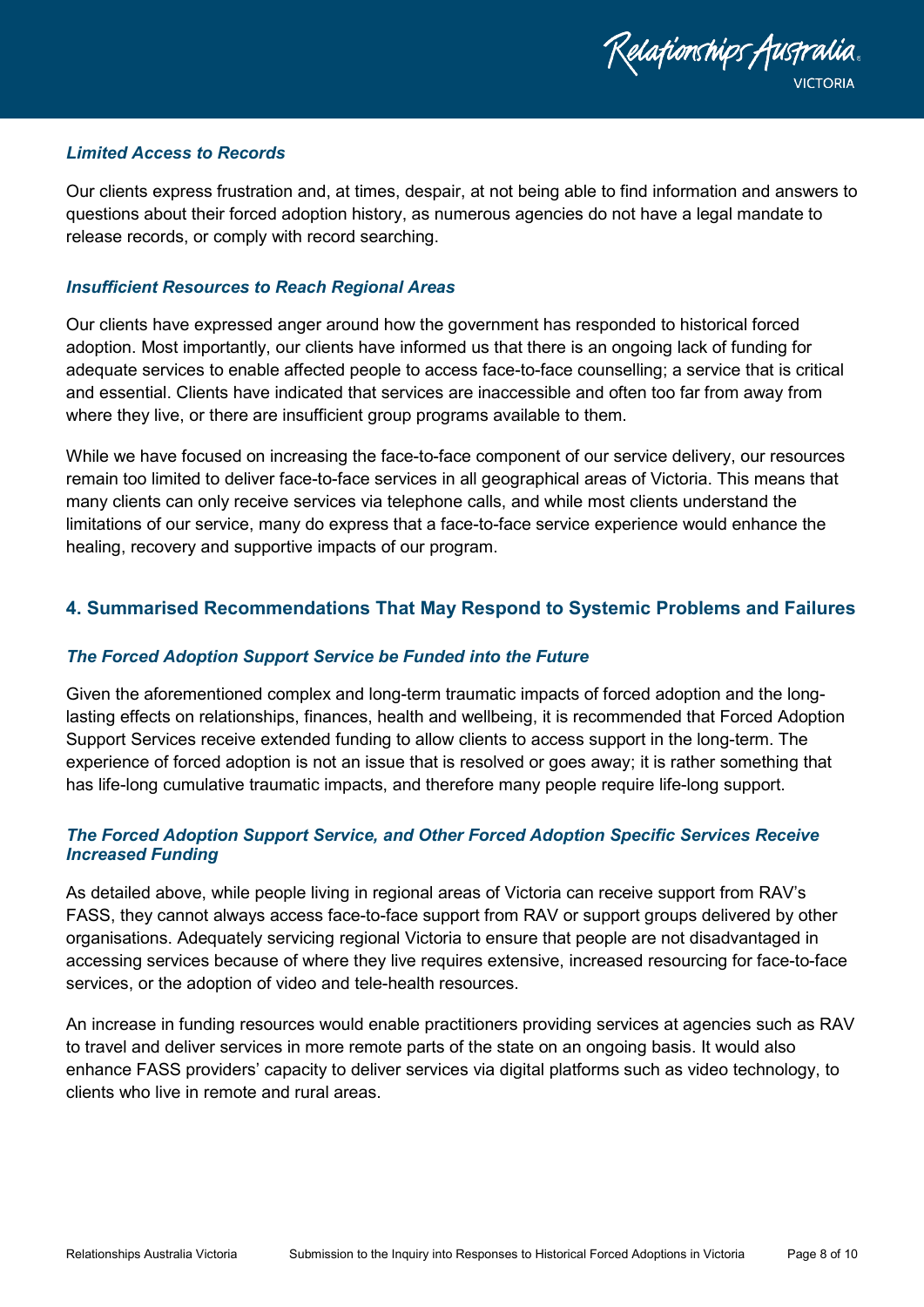

An increase in funding for small grants would also enable RAV to expand its support of existing and new projects that increase awareness of forced adoption, and would help to enhance access to support for those affected by forced adoption, including through support groups in metropolitan and regional areas that are delivered by adoption support organisations. While meeting the requirements of the Small Grants Funding guidelines, this would allow agencies and groups to self-determine what best meets the needs of their members and community, including information awareness, support groups, healing and recovery, and artistic and creative enterprises such as art therapy and creative writing, to enable the expression of self, identity and connection to their life journey and community.

## <span id="page-8-0"></span>*Continuing Education on Forced Adoption for Health, Social and Community Service Sector Professionals*

It is recommended that further resources be dedicated towards educating professionals across all health, social and community service sectors about the issue and impacts of forced adoption. Such education, in conjunction with increased funding, would also support the expansion of face-to-face services throughout Victoria, as awareness and capacity/competency to deliver services would be increased.

### <span id="page-8-1"></span>*Increased Forced Adoption Related Records Access and Lifting of the Statute of Limitations*

It is recommended that the relevant agencies' policies on record access and searching be reviewed, with the outcome of increasing access to records for people affected by forced adoption, and that the statute of limitations which prevents prosecution of the institutions involved, be lifted. The statute of limitations presents barriers to victims accessing justice. In many cases of child sexual abuse, the statute of limitations has been lifted, and the same actions in relation to forced adoption would allow similar rights for those affected by forced adoption.

## <span id="page-8-2"></span>*Recognition, Compensation and Support*

The policies and practices that allowed forced adoption were unconscionable and inhumane. The intergenerational trauma and ongoing distress experienced by many Australians impacted by forced adoption is profound and debilitating. The level of distress and ongoing trauma that is experienced by people impacted by forced adoption is perpetuated by the combination of historical callous indifference, and current limited or inadequate responses. Currently, those affected by forced adoption cannot receive the level of recognition, compensation and support that is being provided to other people who have been traumatised by institutions in our community, such as those affected by institutional child sexual abuse.

We recommend that the Victorian government take concrete steps to implement processes to recognise the impacts of forced adoption.

In representing the views and wishes of our clients for further investigation into and recognition of the impacts of forced adoption, we recommend a transparent, independent, formal government-supported investigation. This investigation should have the power to compel parties to provide evidence into past forced adoption policies and practices, including those within medical professions and institutions involved in past forced adoption.